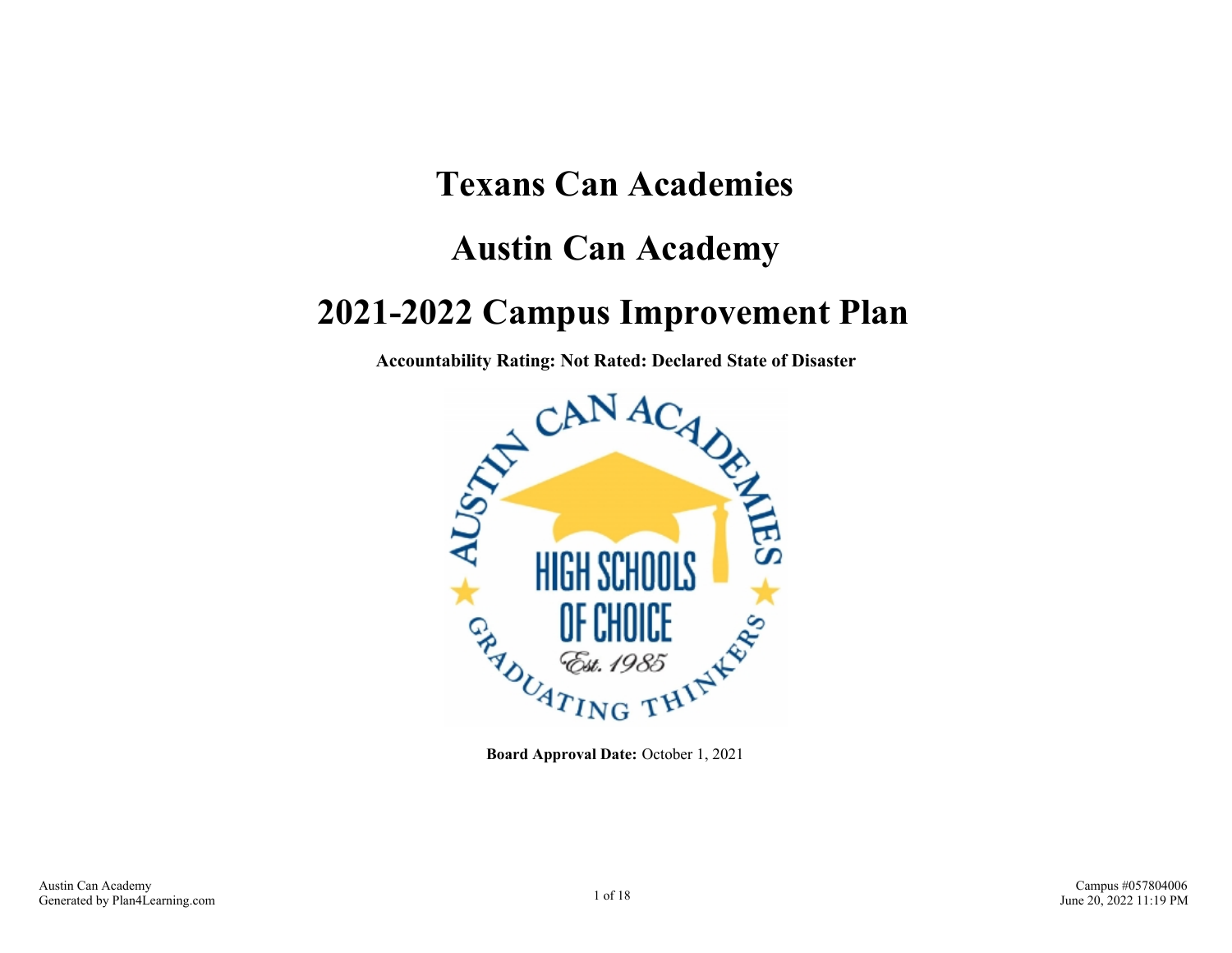## **Mission Statement**

To provide the highest quality education for all students, especially for those who have struggled in a traditional high school setting, in order to ensure their economic independence.

## **Vision**

## **Motto**

## **Pound the Rock!**

"When nothing seems to help, I go and look at a stonecutter hammering away at his rock perhaps a hundred times without as much as a crack showing in it. Yet at the hundred and first blow it will split in two, and I know it was not that blow that did it, but all that had gone before." - Jacob Riis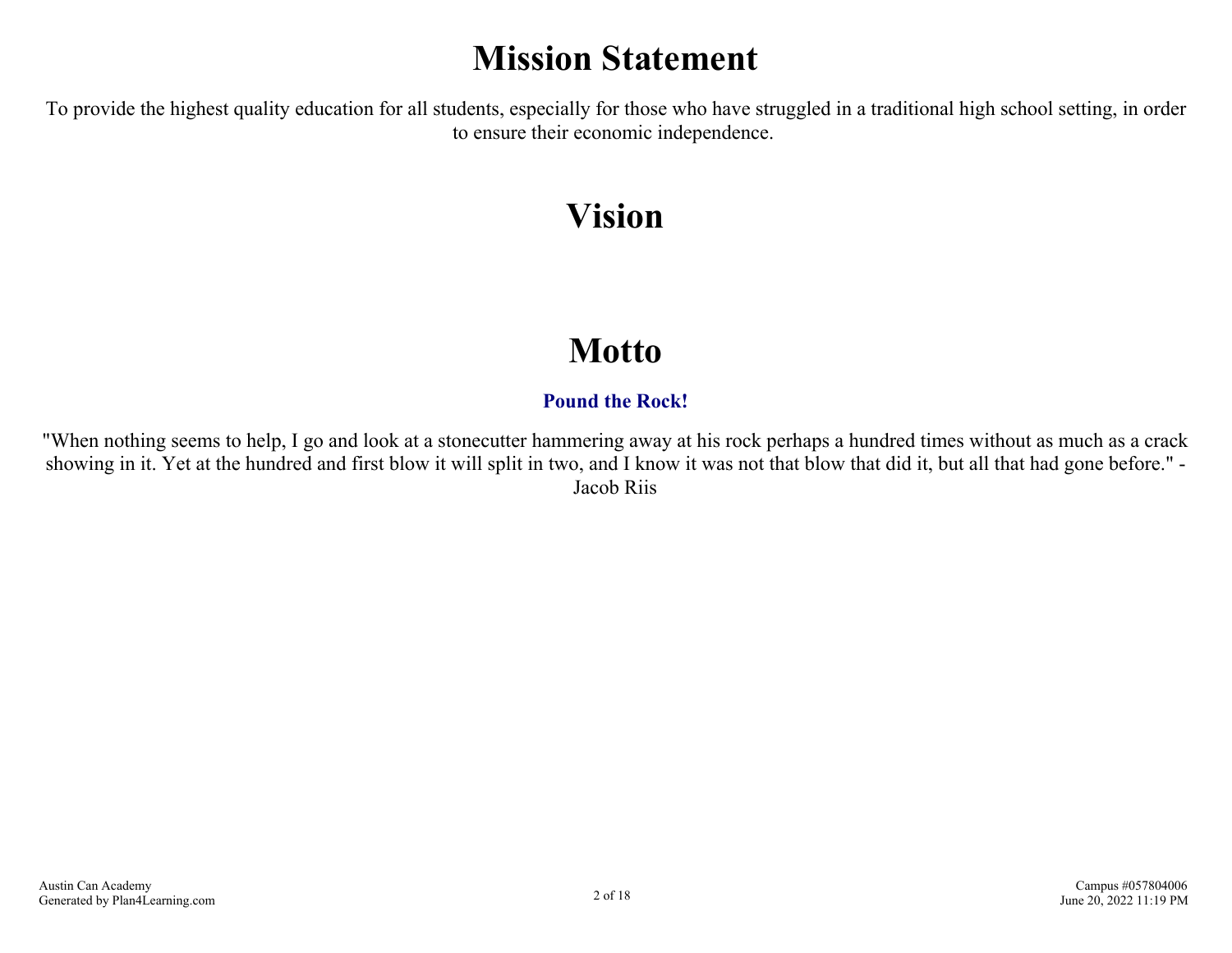## **Table of Contents**

| Comprehensive Needs Assessment                                                                                                                                                                                                                                                                                                                                                                                                                                                                                               | 5  |
|------------------------------------------------------------------------------------------------------------------------------------------------------------------------------------------------------------------------------------------------------------------------------------------------------------------------------------------------------------------------------------------------------------------------------------------------------------------------------------------------------------------------------|----|
| Demographics                                                                                                                                                                                                                                                                                                                                                                                                                                                                                                                 | 5  |
| <b>Student Learning</b>                                                                                                                                                                                                                                                                                                                                                                                                                                                                                                      | 5  |
| School Processes & Programs                                                                                                                                                                                                                                                                                                                                                                                                                                                                                                  | 7  |
| <b>Priority Problem Statements</b>                                                                                                                                                                                                                                                                                                                                                                                                                                                                                           | 8  |
| Comprehensive Needs Assessment Data Documentation                                                                                                                                                                                                                                                                                                                                                                                                                                                                            | 9  |
| Goals                                                                                                                                                                                                                                                                                                                                                                                                                                                                                                                        | 11 |
| Goal 1: All Texans Can campuses will be rated overall at the Meets Alternative Standard on the 2020-2021 Accountability System. 2020-2021 District were not rated due to<br>COVID19. Domain I Goal: 2021/2022 STAAR Approaches/Meets/Masters Goal Approaches-56% Meets 17% Masters 3% Domain II Goal: 2021/2022 Domain II Growth<br>Goal- 70% Domain III: Graduation Rate: DIII Target is 90% CCMR: Annual Graduates and 12 grade non-graduates- 15% 2021/2022 Goal: Increase by 5% for each D3<br>indicator (54 indicators) | 12 |
| Goal 2: Texans Can will ensure all teachers receive support of the new TEKS Resource System curriculum management system for 2021-2022. The goal is for 100% of all<br>core teachers utilize the following documents: Year At A Glance Instructional Focus Documents TEKS Aligned Assessments. To ensure Texans Can reaches this goal,<br>network visits, coaching, and modeling through job embedded staff development will support high expectations and appropriate teaching strategies.                                  | 12 |
| Goal 3: Texans Can will increase awareness and education, capacity, coordination, access, and schoolwide mental health services. This includes school-community<br>partnerships that provide a continuum of mental health services to support all students and the school community. Each campus will have a Student Support Team to support<br>both academic and behavior needs of all students.                                                                                                                            | 12 |
| Goal 4: Texans Can will ensure all graduates have transition options for college, license, certificate or military placement. The goal for 2021-2022 is for Texans Can to reach<br>15% of all annual graduates to earn a CCMR point by earning license, certificates, and TSI scores; in addition to earning dual credit for 2022-2023.<br>Goal 5: Texans Can will ensure all campuses are in compliance with renewal conditions outlined by TEA which include the following areas: Graduation Online Learning               | 12 |
| IGC Special Education Compliance ELL Compliance This goal will be measured through a district wide Review 360 audits for the district and campuses to ensure<br>continuous improvement.                                                                                                                                                                                                                                                                                                                                      | 12 |
| Goal 6: Texans Can will ensure ELL student graduation rates increase by 5% for 2021-2022 as measured by our Results Driven Data designation. Texans Can will ensure<br>Special Education graduation rate increases by 5% for 2021-2022 as measured by our Results Driven Data designation. The targets for RDA graduation rate is 80% + for<br>ELL and Special Education students. The district's target for graduation rate is 73% for the district post COVID to reach 85% by 2023-2024. 1                                 | 13 |
| Goal 7: Texans Can will achieve the dropout rate target of 22%. Data for the past 3 years suggest that our dropout rate has seen an increasing trend as follows: 10.3%<br>(2017), 13.5% (2018), 22.7% (2019). For the 2019-2020 school year our dropout rate was 27.05% for an enrollment of 9,620, with 2,602 students coded as leavers (code<br>98). There are several factors that impact our increasing dropout rates. First, as dropout-recovery schools, we serve students who have dropped out 1-2 times and who are  |    |
| typically 1-3 years behind their graduation cohort.                                                                                                                                                                                                                                                                                                                                                                                                                                                                          | 13 |
| Schoolwide and Targeted Assistance Title I Elements                                                                                                                                                                                                                                                                                                                                                                                                                                                                          | 13 |
| ELEMENT 1. SWP COMPREHENSIVE NEEDS ASSESSMENT (CNA)                                                                                                                                                                                                                                                                                                                                                                                                                                                                          | 14 |
| 1.1: Comprehensive Needs Assessment                                                                                                                                                                                                                                                                                                                                                                                                                                                                                          | 14 |
| ELEMENT 2. SWP CAMPUS IMPROVEMENT PLAN (CIP)                                                                                                                                                                                                                                                                                                                                                                                                                                                                                 | 14 |
| 2.1: Campus Improvement Plan developed with appropriate stakeholders                                                                                                                                                                                                                                                                                                                                                                                                                                                         | 14 |
| 2.3: Available to parents and community in an understandable format and language                                                                                                                                                                                                                                                                                                                                                                                                                                             | 14 |
| 2.4: Opportunities for all children to meet State standards                                                                                                                                                                                                                                                                                                                                                                                                                                                                  | 14 |
| 2.5: Increased learning time and well-rounded education                                                                                                                                                                                                                                                                                                                                                                                                                                                                      | 15 |
| 2.6: Address needs of all students, particularly at-risk                                                                                                                                                                                                                                                                                                                                                                                                                                                                     | 16 |
| ELEMENT 3. PARENT AND FAMILY ENGAGEMENT (PFE)                                                                                                                                                                                                                                                                                                                                                                                                                                                                                | 17 |
|                                                                                                                                                                                                                                                                                                                                                                                                                                                                                                                              |    |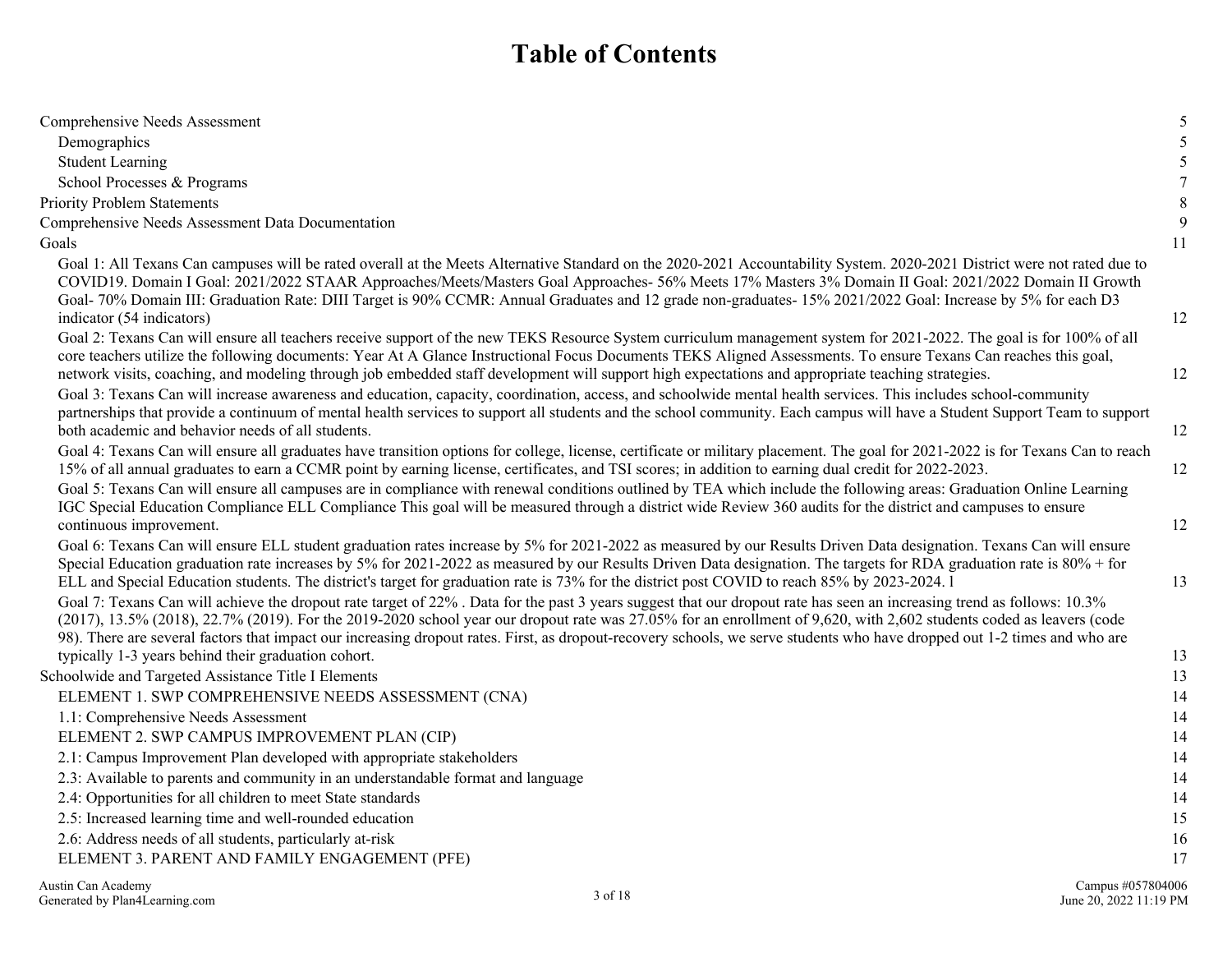[3.1: Develop and distribute Parent and Family Engagement Policy](#page-16-0) [17](#page-16-0)

[3.2: Offer flexible number of parent involvement meetings](#page-16-0) [17](#page-16-0)

[2021-2022 Needs Assessment Team](#page-17-0) [17](#page-17-0)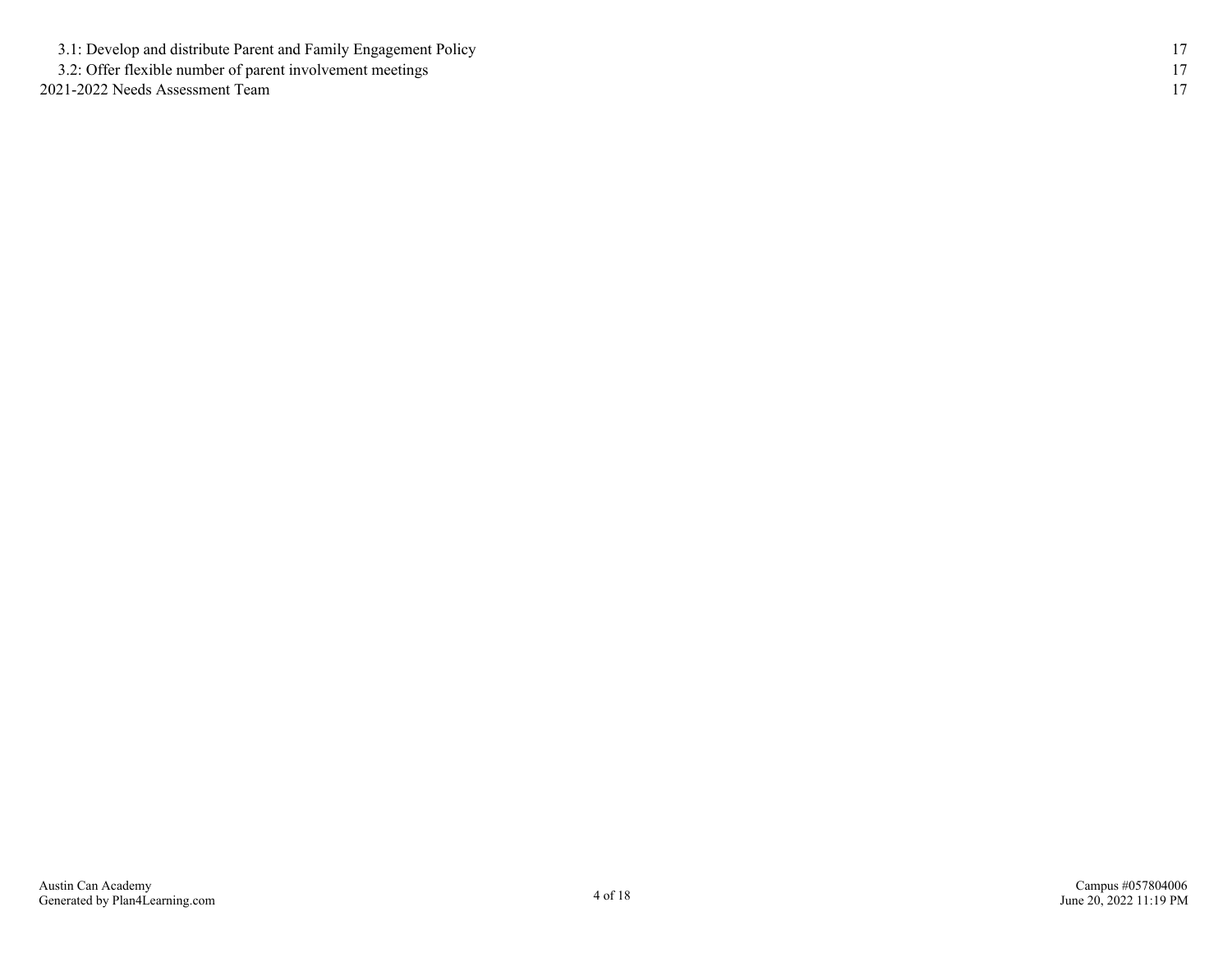## **Comprehensive Needs Assessment**

**Revised/Approved: October 1, 2021**

### <span id="page-4-0"></span>**Demographics**

#### **Demographics Summary**

During 2020-2021 school year, our students struggled in math and science achievement across the board. We will prioritize these focus areas to support our students in making up for the significant loss in learning. By prioritizing in math and science achievement, we will improve our overall data for the 2021-2022 school year. We will ensure that Data Driven Instruction practices in math and science are strong and in place from the beginning of the year. In addition, we will provide tutoring to support those students that were not successful on their STAAR assessments in Algebra 1 and Biology.

#### **Demographics Strengths**

**Domain 1:** Increase Student Achievement component score from 25 to 38. Using 2019 campus results, we have set our STAAR Performance goals as an increase of 10 percentage points at Approaches grade level (from 56% to 66%), Meets grade level (from 17% to 27%) and Masters grade level (from 2% to 12%) across all subject areas.

**Rationale**:With increased focus on daily use of high-quality instructional materials and assessments as well as ongoing training and support for the effective use instructional strategies, we anticipate that student performance will improve from the 2018-2019 school year

#### **Problem Statements Identifying Demographics Needs**

**Problem Statement 1:** TCA Austin will increase academic achievement in ELAR, Math, and Telpas for DII by ensuring 55% of DII students meet their progress measure **Root Cause:** Learning loss post COVID in ELAR, Math, and Language for ELL students especially Newcomers.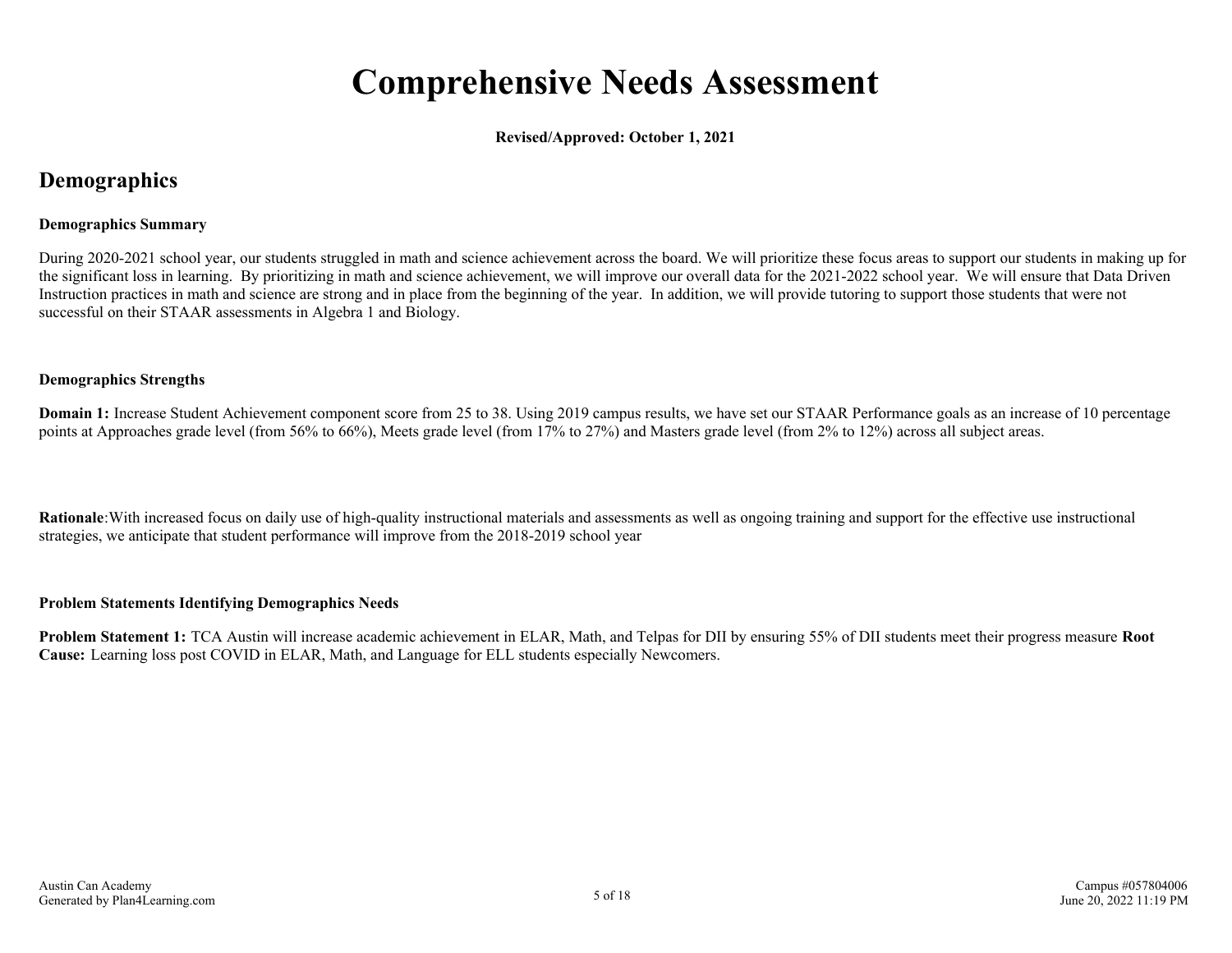### <span id="page-5-0"></span>**Student Learning**

**Student Learning Summary**

## CFA 2 Special Populations Report - AU

(Core EOC Classes Only)

| Population        | <b>Average Score</b><br>Algebra | <b>Average Score</b><br>English 1 | <b>Average Score</b><br>English 2 | <b>Average Score</b><br><b>Biology</b> | <b>Average Score</b><br><b>US History</b> |
|-------------------|---------------------------------|-----------------------------------|-----------------------------------|----------------------------------------|-------------------------------------------|
| All Students      | 31.9%                           | 35.3%                             | 35.6%                             | 67.9%                                  | 46.7%                                     |
| Special Education | 6.7%                            | 30.0%                             | 20.0%                             | 64.0%                                  | 50.0%                                     |
| LEP               | 34.5%                           | 26.2%                             | 40.0%                             | 68.3%                                  | 43.5%                                     |



#### **Student Learning Strengths**

Biology and US History are areas of strength.

ELL students in Biology 68% and Special Education students in Biology as welll 64%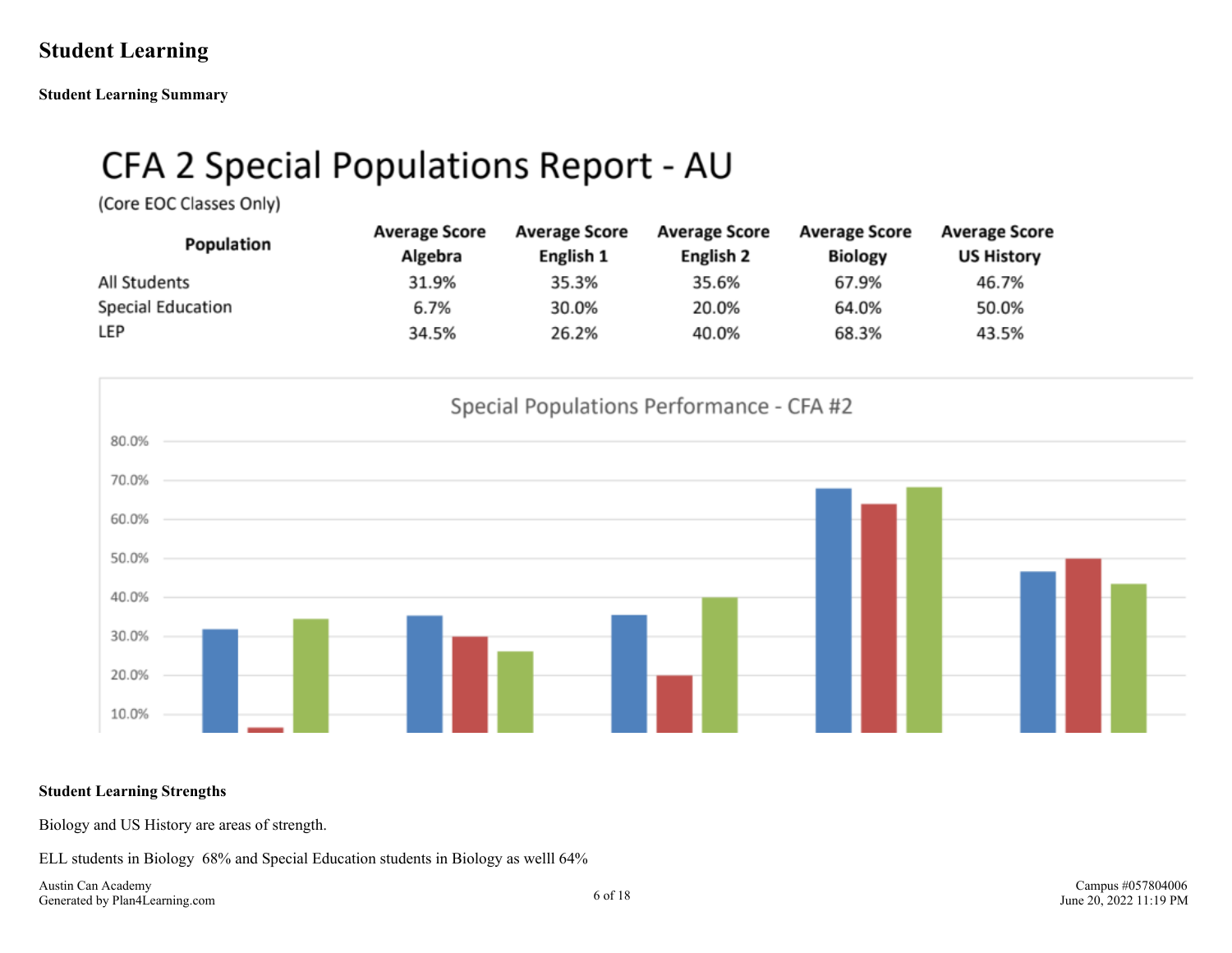#### **Problem Statements Identifying Student Learning Needs**

**Problem Statement 1:** We did not Meet Approaches or Master for Biology or US History. Between our open enrollment and the number of student absences every day it became harder to develop all the skills needed for student success. **Root Cause:** Between our open enrollment and the number of student absences every day it became harder to develop all the skills needed for student success.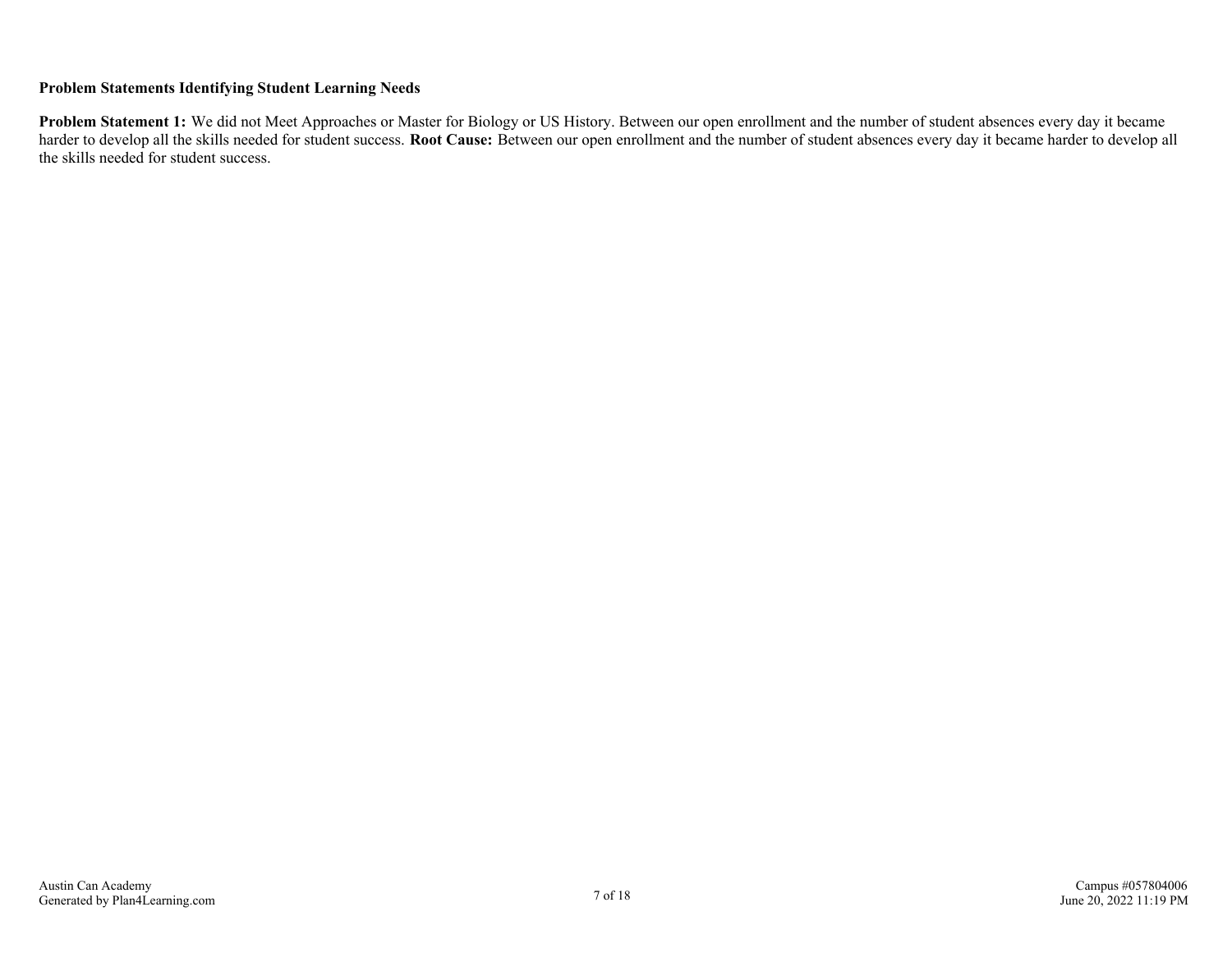### <span id="page-7-0"></span>**School Processes & Programs**

#### **School Processes & Programs Summary**

TCA has monthly Teacher PLC's on TIL strategies with Region 10

- TCA has monthly PD sessions with campus administrators
- TCA has professional development each term with Instructional Coaches
- TCA has monthly ELL PD sessions for teachers to support ELL Students

Instructional Support:

TEKS Resource System

Talk Read Talk Write

Edgenuity

#### **Problem Statements Identifying School Processes & Programs Needs**

**Problem Statement 1:** Addressing learning loss post COVID has an impact on student achievement. Social Emotional needs of staff and students has posed challenges post COVID. **Root Cause:** Learning loss and SEL issues post COVID and it's impact on academic achievement.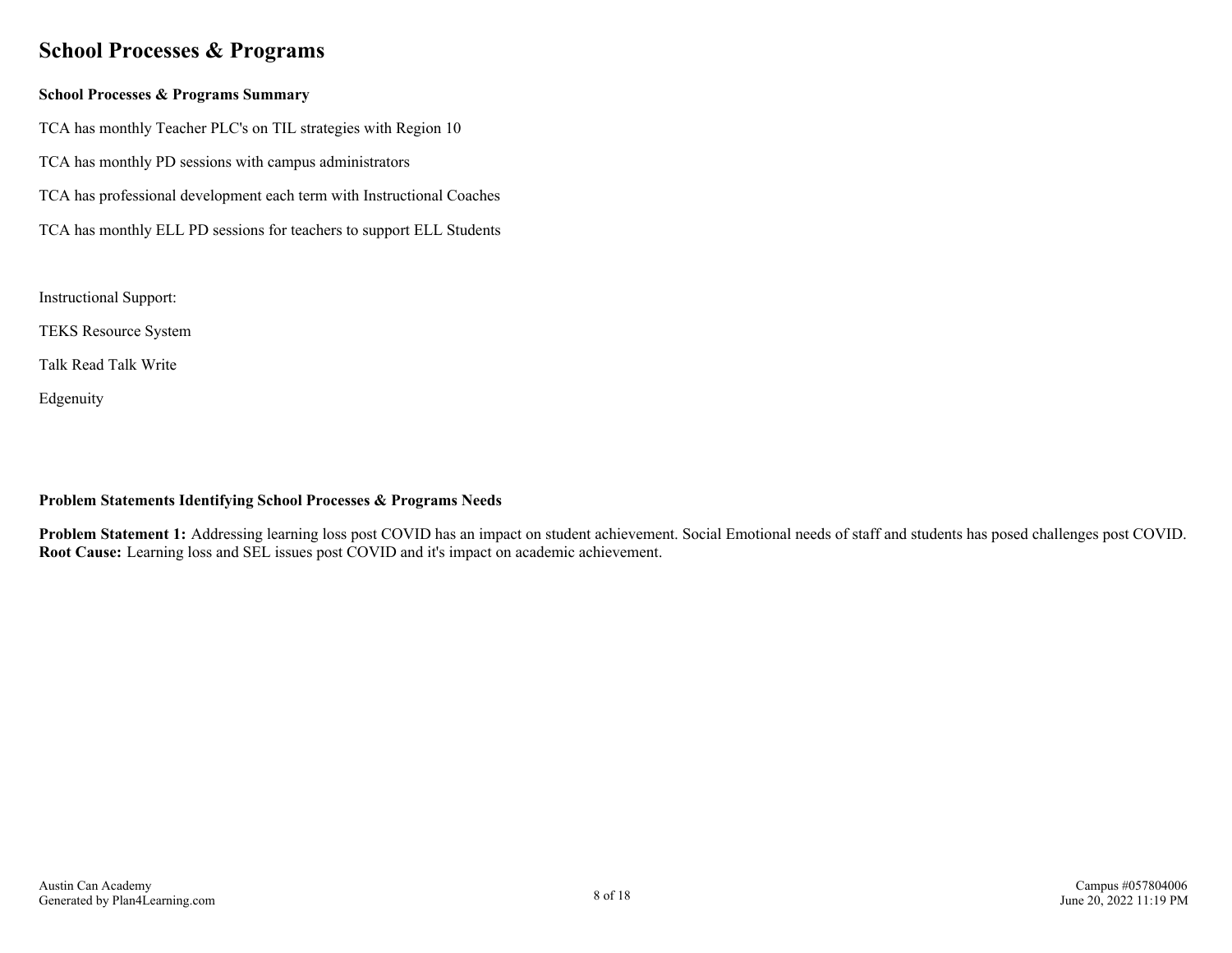<span id="page-8-0"></span>**Priority Problem Statements**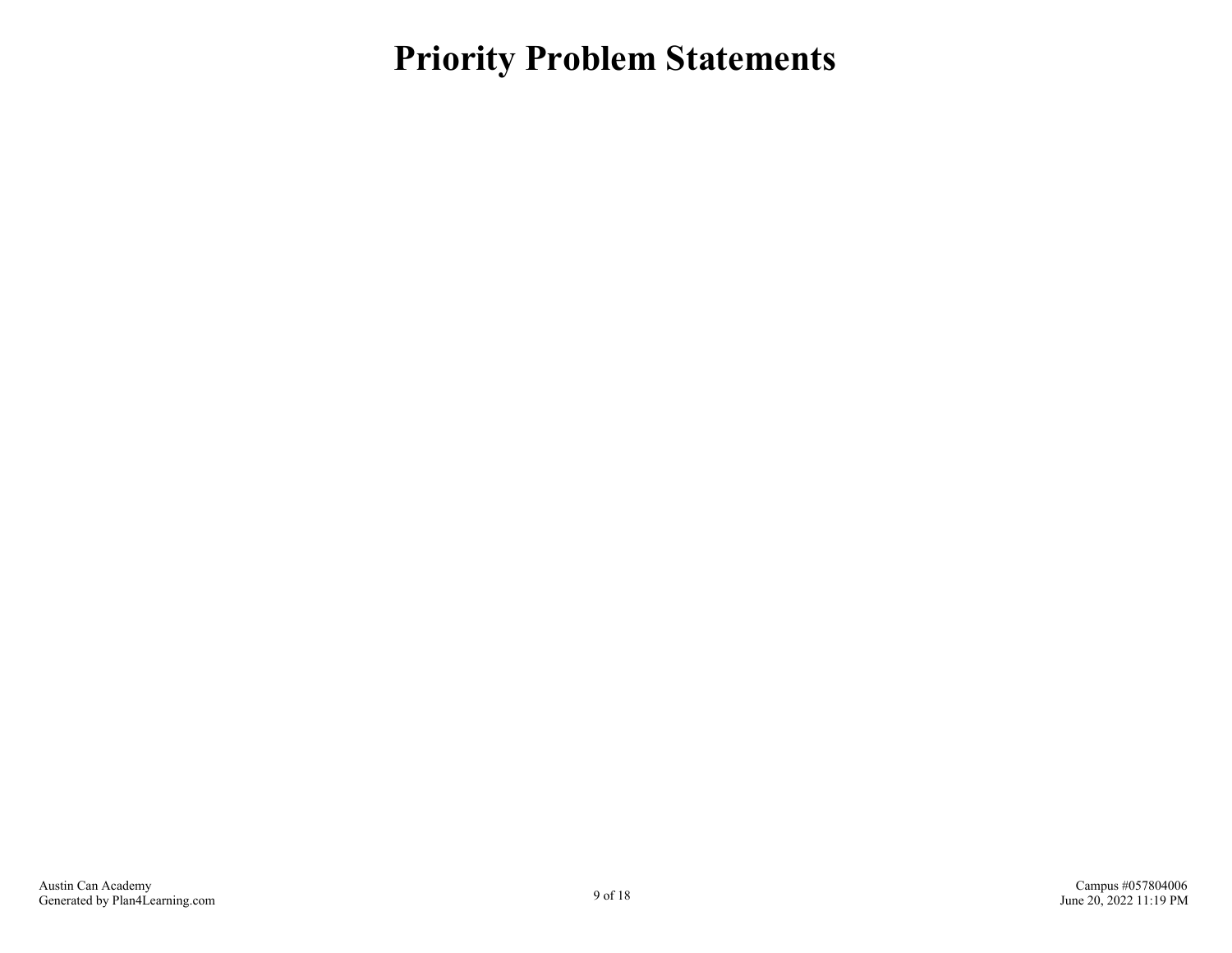## **Comprehensive Needs Assessment Data Documentation**

<span id="page-9-0"></span>The following data were used to verify the comprehensive needs assessment analysis:

#### **Improvement Planning Data**

- District goals
- Campus goals
- HB3 CCMR goals
- Campus/District improvement plans (current and prior years)
- Planning and decision making committee(s) meeting data
- State and federal planning requirements
- Covid-19 Factors and/or waivers

#### **Accountability Data**

- Texas Academic Performance Report (TAPR) data
- Student Achievement Domain
- Student Progress Domain
- Closing the Gaps Domain
- Effective Schools Framework data
- Comprehensive, Targeted, and/or Additional Targeted Support Identification data
- Targeted support Identification data
- RDA data
- Alternative Education Accountability (AEA) data

#### **Student Data: Assessments**

- State and federally required assessment information
- (STAAR) current and longitudinal results, including all versions
- State of Texas Assessments of Academic Readiness (STAAR) current and longitudinal results, including all versions
- STAAR End-of-Course current and longitudinal results, including all versions
- STAAR released test questions
- STAAR EL progress measure data
- Texas English Language Proficiency Assessment System (TELPAS) and TELPAS Alternate results
- Postsecondary college, career or military-ready graduates
- SAT and/or ACT assessment data

#### **Student Data: Student Groups**

- Race and ethnicity data, including number of students, academic achievement, discipline, attendance, and rates of progress between groups
- Special programs data, including number of students, academic achievement, discipline, attendance, and rates of progress for each student group
- Economically Disadvantaged / Non-economically disadvantaged performance, progress, and participation data
- Special education/non-special education population including discipline, progress and participation data
- At-risk/non-at-risk population including performance, progress, discipline, attendance, and mobility data
- EL/non-EL or LEP data, including academic achievement, progress, support and accommodation needs, race, ethnicity, gender, etc.

#### **Student Data: Behavior and Other Indicators**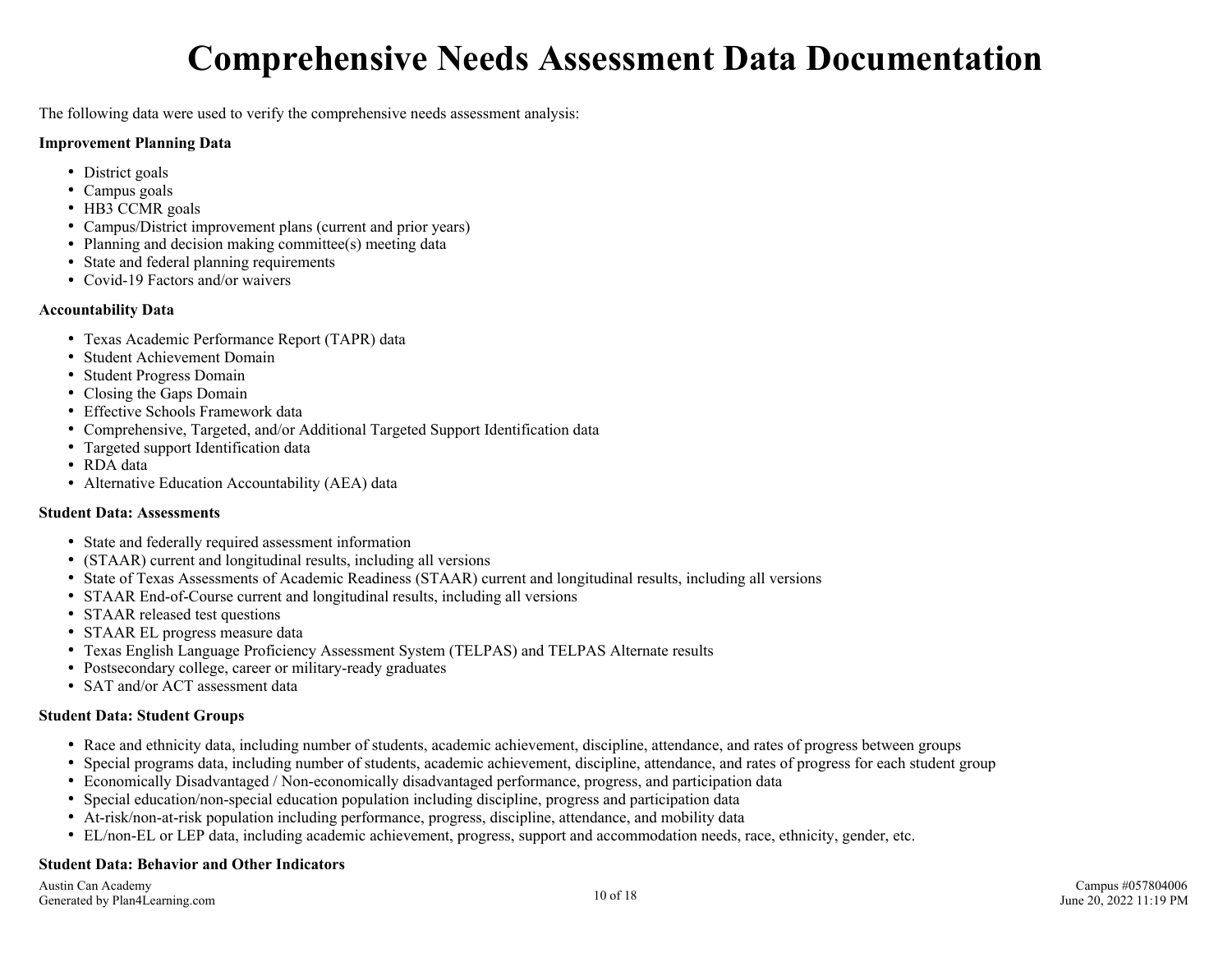- Completion rates and/or graduation rates data
- Annual dropout rate data
- Attendance data
- Mobility rate, including longitudinal data
- Discipline records
- Violence and/or violence prevention records
- Tobacco, alcohol, and other drug-use data
- Student surveys and/or other feedback
- Class size averages by grade and subject
- Enrollment trends

#### **Employee Data**

- Professional learning communities (PLC) data
- Staff surveys and/or other feedback
- Teacher/Student Ratio
- State certified and high quality staff data
- Campus leadership data
- Campus department and/or faculty meeting discussions and data
- Professional development needs assessment data

#### **Parent/Community Data**

- Parent surveys and/or other feedback
- Parent engagement rate
- Community surveys and/or other feedback

#### **Support Systems and Other Data**

- Organizational structure data
- Processes and procedures for teaching and learning, including program implementation
- Communications data
- Capacity and resources data
- Budgets/entitlements and expenditures data
- Other additional data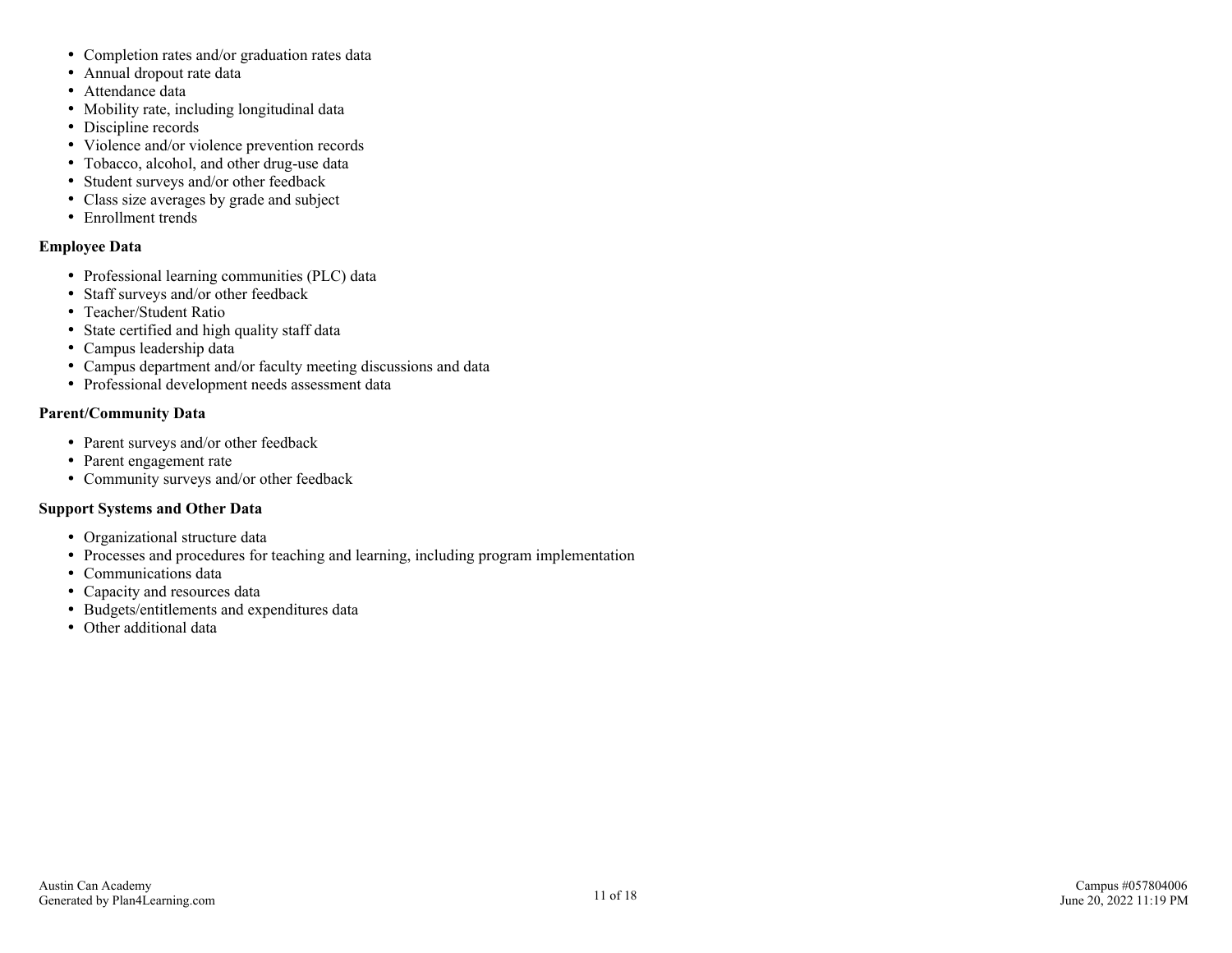## **Goals**

<span id="page-11-0"></span>Goal 1: All Texans Can campuses will be rated overall at the Meets Alternative Standard on the 2020-2021 Accountability System. 2020-2021 District were not rated due to COVID19. Domain I Goal: 2021/2022 STAAR Approaches/Meets/Masters Goal Approaches- 56% Meets 17% Masters 3%

Domain II Goal: 2021/2022 Domain II Growth Goal- 70%

Domain III: Graduation Rate: DIII Target is 90% CCMR: Annual Graduates and 12 grade non-graduates- 15% 2021/2022 Goal: Increase by 5% for each D3 indicator (54 indicators)

Goal 2: Texans Can will ensure all teachers receive support of the new TEKS Resource System curriculum management system for 2021-2022. The goal is for 100% of all core teachers utilize the following documents: Year At A Glance Instructional Focus Documents TEKS Aligned Assessments. To ensure Texans Can reaches this goal, network visits, coaching, and modeling through job embedded staff development will support high expectations and appropriate teaching strategies.

Goal 3: Texans Can will increase awareness and education, capacity, coordination, access, and schoolwide mental health services. This includes schoolcommunity partnerships that provide a continuum of mental health services to support all students and the school community. Each campus will have a Student Support Team to support both academic and behavior needs of all students.

**Goal 4:** Texans Can will ensure all graduates have transition options for college, license, certificate or military placement. The goal for 2021-2022 is for Texans Can to reach 15% of all annual graduates to earn a CCMR point by earning license, certificates, and TSI scores; in addition to earning dual credit for 2022-2023.

**Goal 5:** Texans Can will ensure all campuses are in compliance with renewal conditions outlined by TEA which include the following areas: Graduation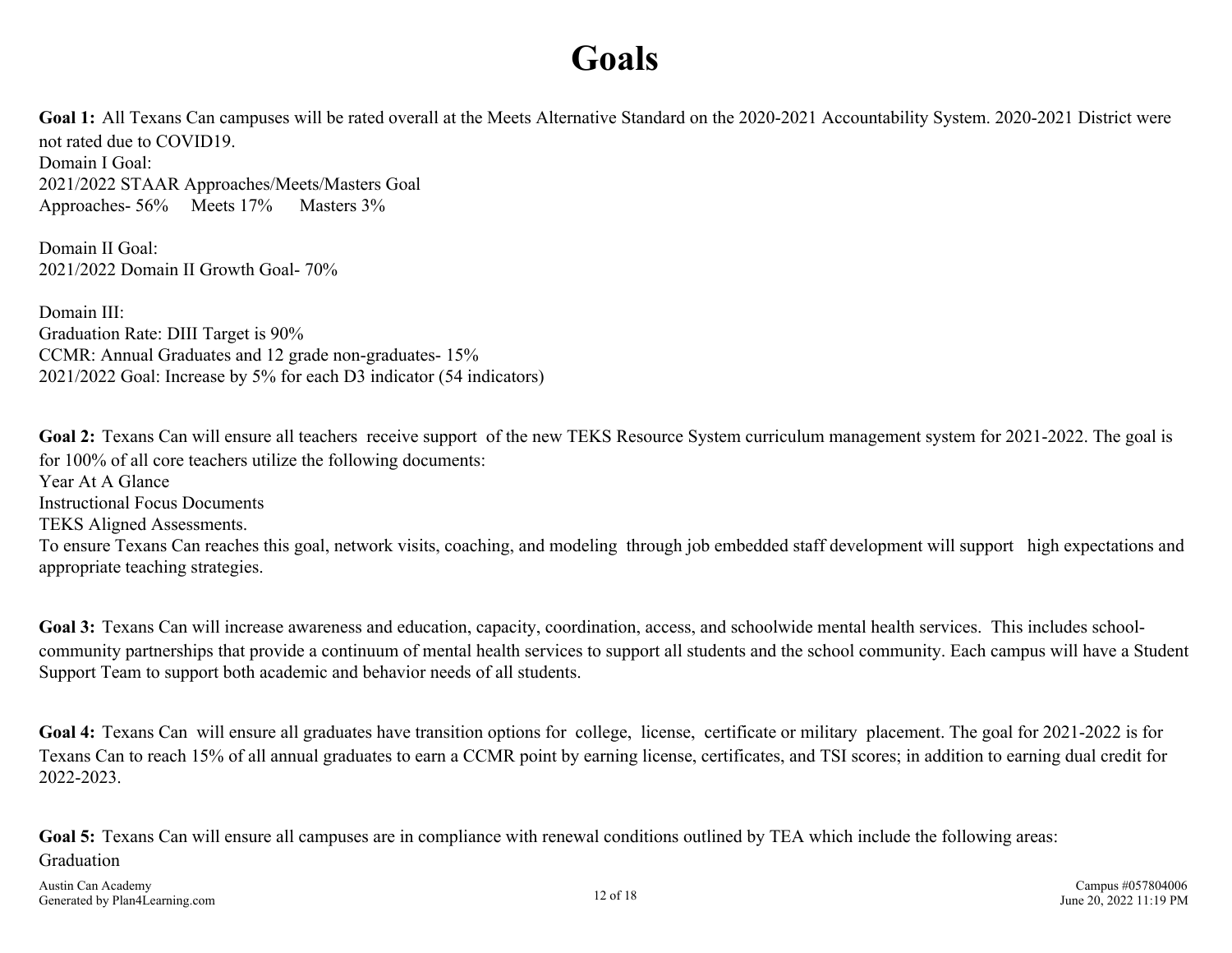<span id="page-12-0"></span>Online Learning IGC Special Education Compliance ELL Compliance This goal will be measured through a district wide Review 360 audits for the district and campuses to ensure continuous improvement.

**Goal 6:** Texans Can will ensure ELL student graduation rates increase by 5% for 2021-2022 as measured by our Results Driven Data designation. Texans Can will ensure Special Education graduation rate increases by 5% for 2021-2022 as measured by our Results Driven Data designation. The targets for RDA graduation rate is 80% + for ELL and Special Education students. The district's target for graduation rate is 73% for the district post COVID to reach 85% by 2023-2024.

l

Goal 7: Texans Can will achieve the dropout rate target of 22%. Data for the past 3 years suggest that our dropout rate has seen an increasing trend as follows: 10.3% (2017), 13.5% (2018), 22.7% (2019). For the 2019-2020 school year our dropout rate was 27.05% for an enrollment of 9,620, with 2,602 students coded as leavers (code 98). There are several factors that impact our increasing dropout rates. First, as dropout-recovery schools, we serve students who have dropped out 1-2 times and who are typically 1-3 years behind their graduation cohort.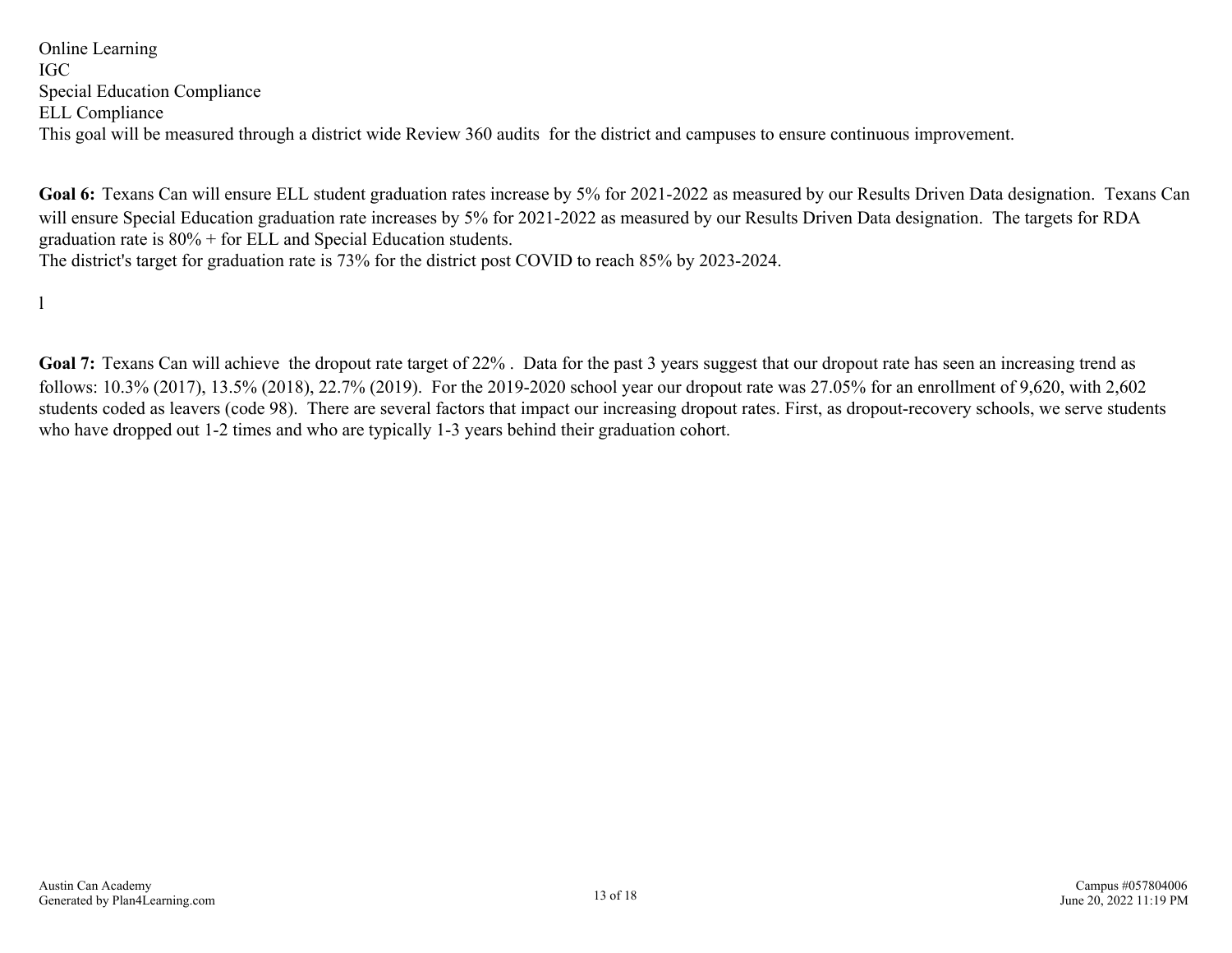## **Schoolwide and Targeted Assistance Title I Elements**

## <span id="page-13-0"></span>**ELEMENT 1. SWP COMPREHENSIVE NEEDS ASSESSMENT (CNA)**

### **1.1: Comprehensive Needs Assessment**

https://drive.google.com/drive/folders/1\_JauMtPjpO4HnIHHqax0WgZTKF9fdJh8?usp=sharing

## **ELEMENT 2. SWP CAMPUS IMPROVEMENT PLAN (CIP)**

## **2.1: Campus Improvement Plan developed with appropriate stakeholders**

[https://drive.google.com/drive/folders/1\\_JauMtPjpQ4HnIHHqax0WgZTKF9fdJh8?usp=sharing](https://drive.google.com/drive/folders/1_JauMtPjpQ4HnIHHqax0WgZTKF9fdJh8?usp=sharing)

### **2.3: Available to parents and community in an understandable format and language**

Title I parent event :

<https://docs.google.com/presentation/d/1Qs-lysXeqCdEn0nqEVfcV3z-7dQf4W8l/edit?usp=sharing&ouid=105159147656817139919&rtpof=true&sd=true>

## **2.4: Opportunities for all children to meet State standards**

Mathia <https://www.carnegielearning.com/solutions/math/mathia/>

Newsela : <https://newsela.com/content/browse/browse-home/ckre0behu00013h60110bb6px/>

NoRedInk: <https://www.noredink.com/login>

District Assessments:

[https://drive.google.com/drive/folders/1fSrR\\_nXQUvYWhivGHTMn\\_pIluvZgjNs4?usp=sharing](https://drive.google.com/drive/folders/1fSrR_nXQUvYWhivGHTMn_pIluvZgjNs4?usp=sharing)

Recommended Saturday School Tutoring Dates:

September 10 2021 September 18, 2021 September 25, 2021

October 9, 2021

Austin Can Academy Figure 14 of 18<br>Generated by Plan4Learning.com 14 of 18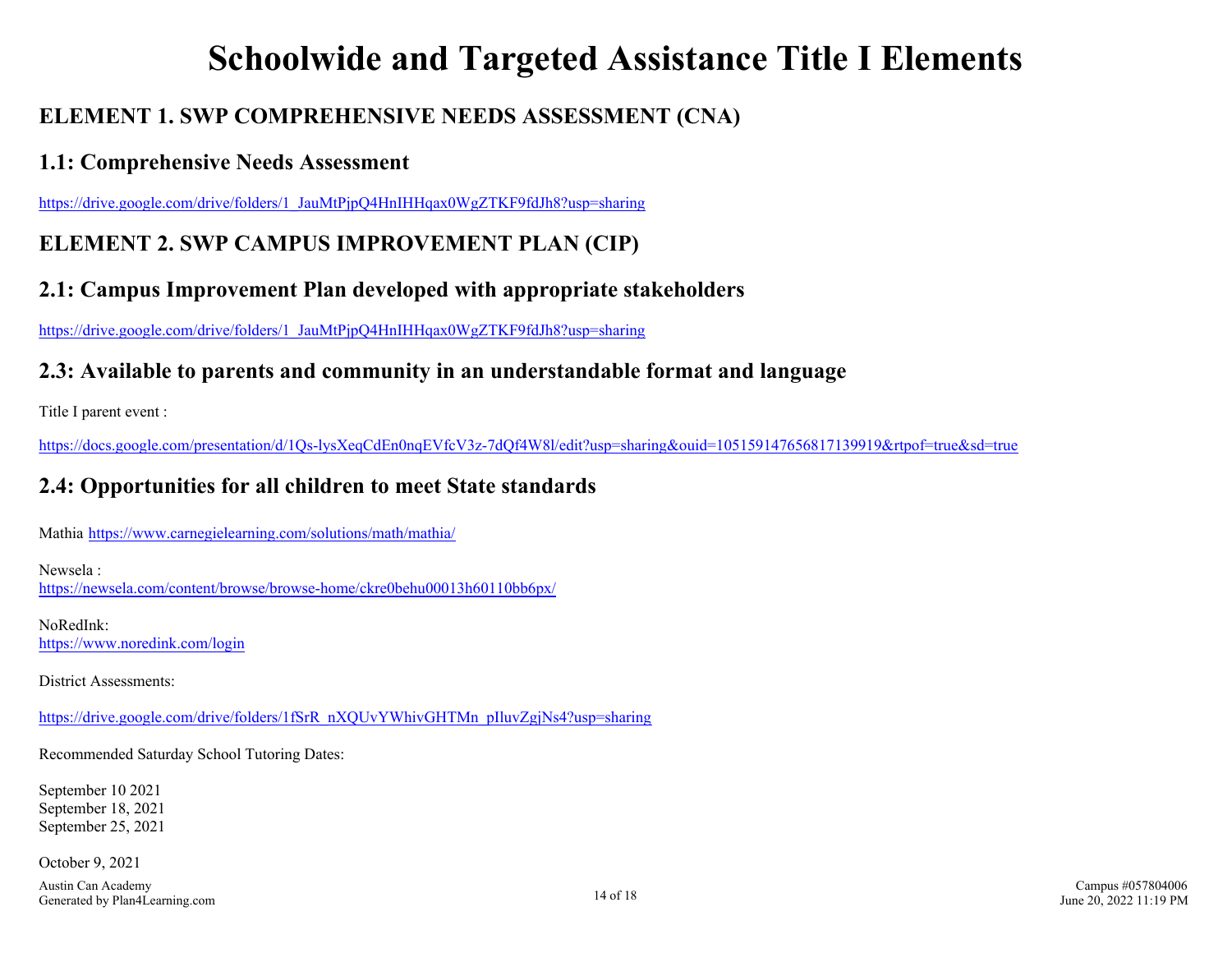<span id="page-14-0"></span>October 16, 2021 October 23, 2021 November 6, 2021 December 4, 2021 January 16, 2022 January 22, 2022 January 29, 2021 February 12, 2022 February 26, 2022 March 5, 2022 March 26, 2022 April 2, 2022 April 23, 2022 April 30, 2022 May 7, 2022 May 14, 2022

### **2.5: Increased learning time and well-rounded education**

Math Booster Tutoring

Before School: 7:00am-7:45am or Before PM Session After School Times: Morning Session Students- 11:50am

Afternoon Session Students - 4:37pm

Teachers/tutors will attend training on "High Impact Tutoring" and intervention platforms : Mathia, Odell Learning, Newsela, and No Red Ink.

Recommended Tutorial Saturday Dates: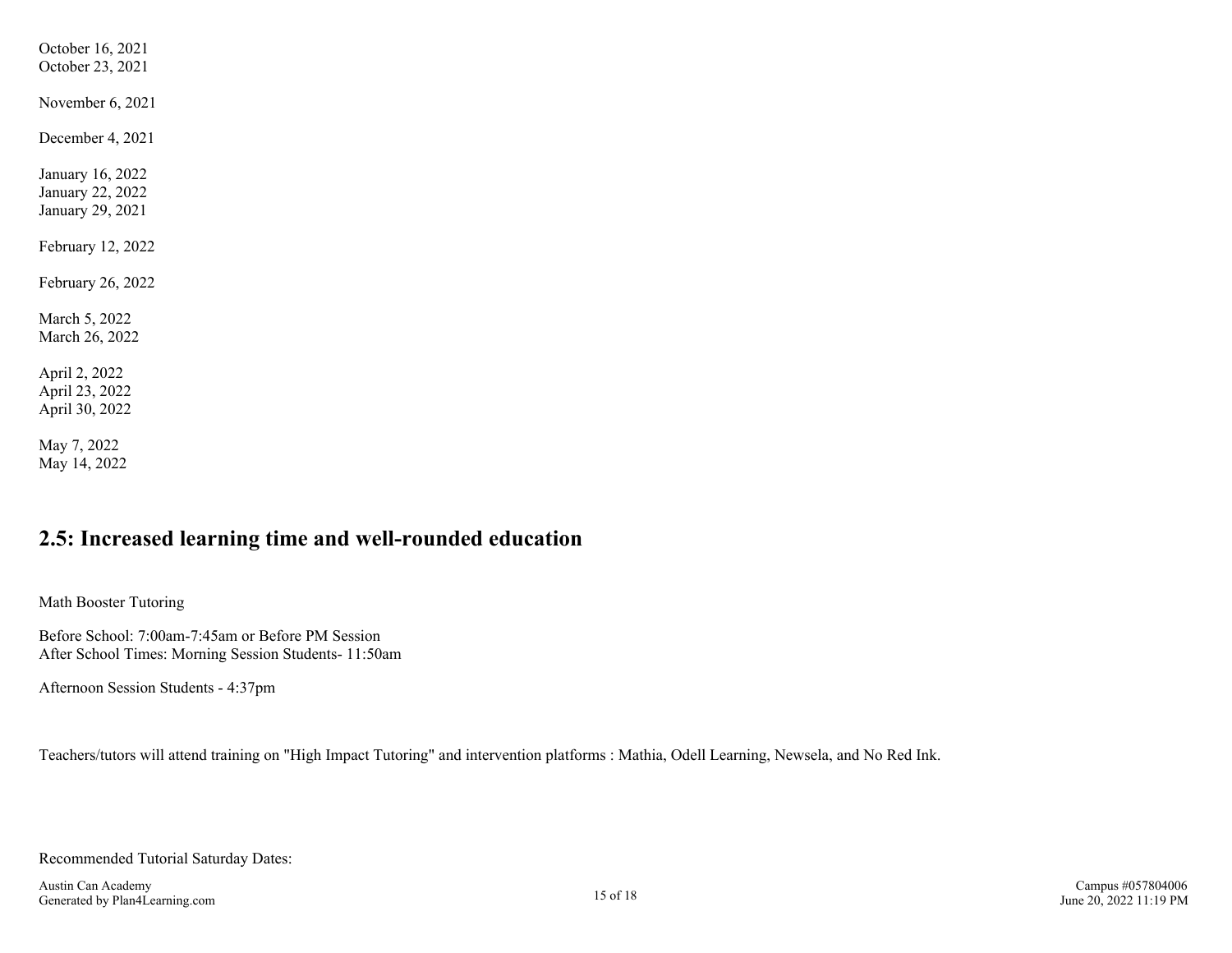<span id="page-15-0"></span>September 10 2021 September 18, 2021 September 25, 2021 October 9, 2021 October 16, 2021 October 23, 2021 November 6, 2021 December 4, 2021 January 16, 2022 January 22, 2022 January 29, 2021 February 12, 2022 February 26, 2022 March 5, 2022 March 26, 2022 April 2, 2022 April 23, 2022 April 30, 2022 May 7, 2022 May 14, 2022

### **2.6: Address needs of all students, particularly at-risk**

PGP's for 9th and 10th grade students Edgenutiy Course Offerings Restorative Practices PD for all staff Talk Read Talk Write Reading Model CCMR OSHA Opportunties for students Baylor Scott & White Opportunities for students

Austin Can Academy Generated by Plan4Learning.com 16 of 18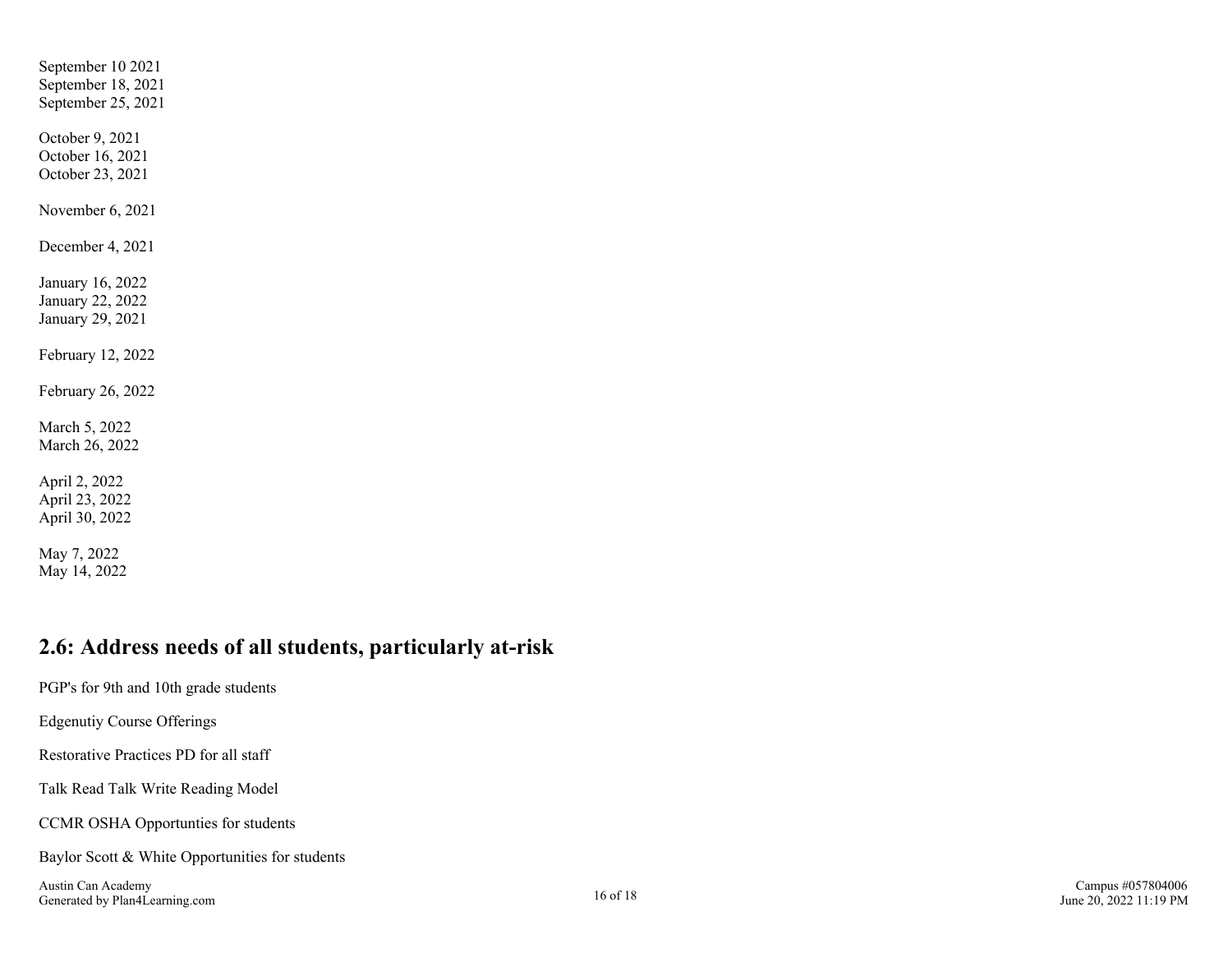<span id="page-16-0"></span>Provide bus transportation for students

Offer Student Advocates with a ratio of 1/100 students

Offer Onsite ACT testing for 11th grade students

After school and Before School Programs

EOC Tutoring for Academic Achievement on STAAR

## **ELEMENT 3. PARENT AND FAMILY ENGAGEMENT (PFE)**

### **3.1: Develop and distribute Parent and Family Engagement Policy**

Student Handbook for 2021-2022 Swift K12 As requested from Parents

### **3.2: Offer flexible number of parent involvement meetings**

<https://docs.google.com/presentation/d/1Qs-lysXeqCdEn0nqEVfcV3z-7dQf4W8l/edit?usp=sharing&ouid=105159147656817139919&rtpof=true&sd=true>